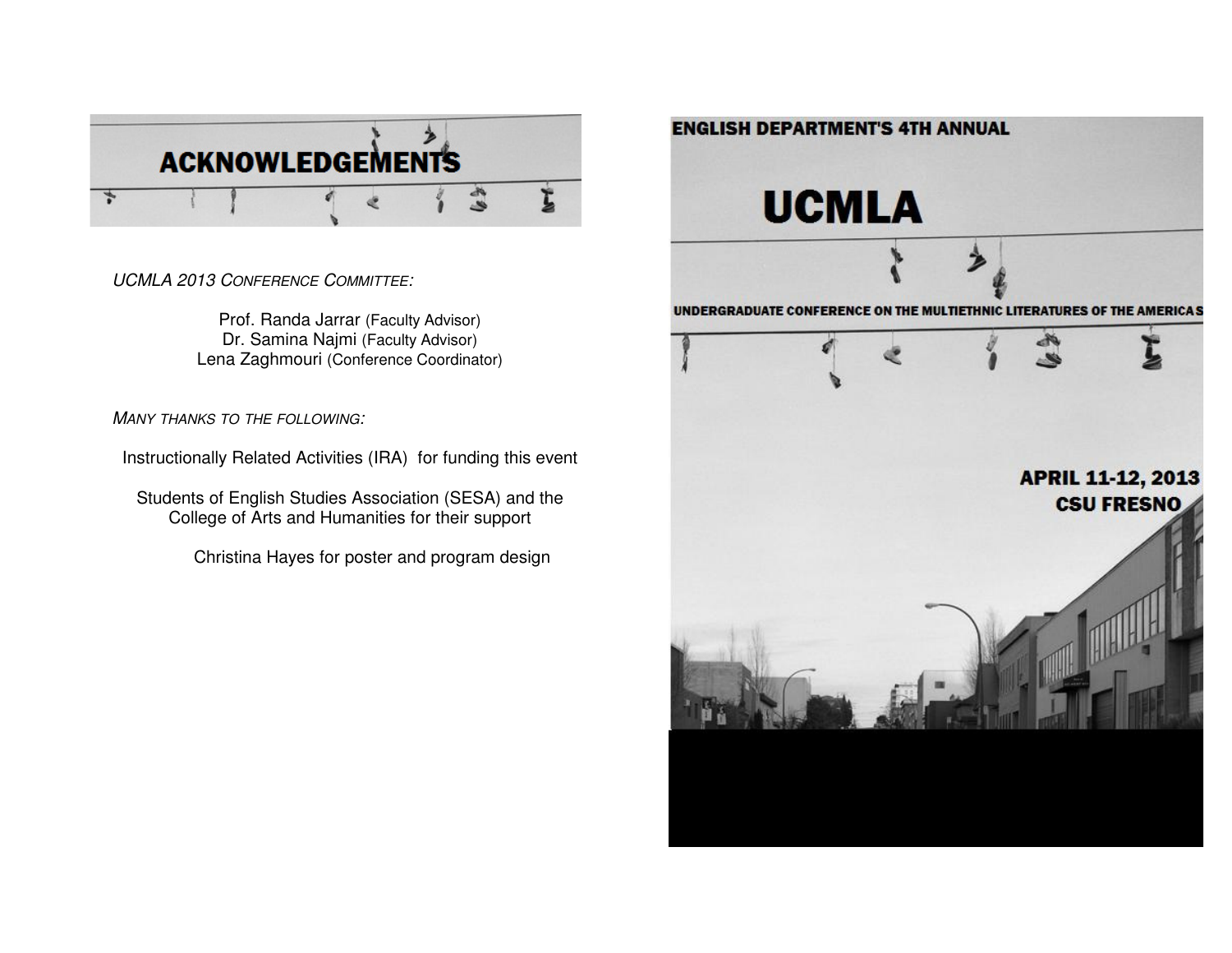

### **APRIL 11**

3:00 - 5:00 PM

- A Craft Talk with **SAMIYA BASHIR** and **PATRICA ENGEL**Library Rm.# 2108
- 7:00 9:00 PM
	- A Reading **SAMIYA BASHIR** with and **PATRICA ENGEL**Library Rm.# 2206

### **APRIL 12**

All events on Friday, April 12 will be held in ED 140

## 9:30 AM - 10:45 AM

### **I. Creating and Subverting Agency Through Art: Prose and Poetic Forms in the Contemporary World**

- Zoyer Zyndel, "Time Will Tell: The Dynamics of Social Change"
- Amrit Deol, "Brown and Black Turn Gray: 'Desi' Hip Hop in Post 9/11 U.S."
- Neama Alamri, "Multicultural Mess: Empathizing with the Subversive in Arab American Women's Literature"
- Jared Lemos, "Antonio's Resolution: The Shifts in Religion in My Antonia"

Moderator: Cody Hoover (MA Literature)

# 11:00 AM -12:15 PM

### **II. The Reverberations of Story and Myth in Times of Conflict**

- Cynthia Jones, "Sacred Breath, Sacred Words: Myth, Ritual, and Meaning in Leslie Marmon Silko's 'Prayer to the Pacific'"
- Andrew Chapman, "That Which Cannot Be Said: Visual Storytelling and the Trauma of 9/11"



- Erik Mortensen, "Going Nowhere Fast in Dagoberto Gilb's Love in L.A."
- Mireyda Barraza Martinez, "Wendy Rose: Chronicling a Shared Struggle" Moderator: Christina McGrath (MA Literature)

# **LUNCH BREAK: 12:15 PM - 1:15 PM**

## 1:15 PM - 2:30 PM

### **III. The Formation of Multiple Identities: The Weight of Encounters and Conflicts**

- Amelia Sarkisian, "Construction of Lucy"
- Manny Jacquez, "Great Power, Great Responsibility: A Multi-Ethnic Spiderman"
- Tiffany L. King, "Life Cycle of Pain in Helena Viramontes' The Moths"
- Jelsea Paredes, "Carlos Bulosan: The Tragedy of the Filipino American Experience" Moderator: Erin Alvarez (MFA Creative Nonfiction)

# 2:45-4:00 p.m.

### **IV. On the Fringes of Inclusion: Responses to the Constructions of Femininity, Ethnicity, and Trauma in the Americas (Graduate Panel)**

- Yinka Reed Nolan, "Representations of Anger, Violence, and Native Trauma in Sherman Alexie's Indian Killer"
- Cody Hoover, "The Abject Tongue: The Female Body inClarice Lispector's *The Hour of the Star* and Cristina Peri Rossi's Solitaire of Love"
- Miriam Fernandez, "Suspect Beauty: Biracial Purity and Promiscuity in Onoto Watanna's Writing" Moderator: Shane Wood (MA Composition)